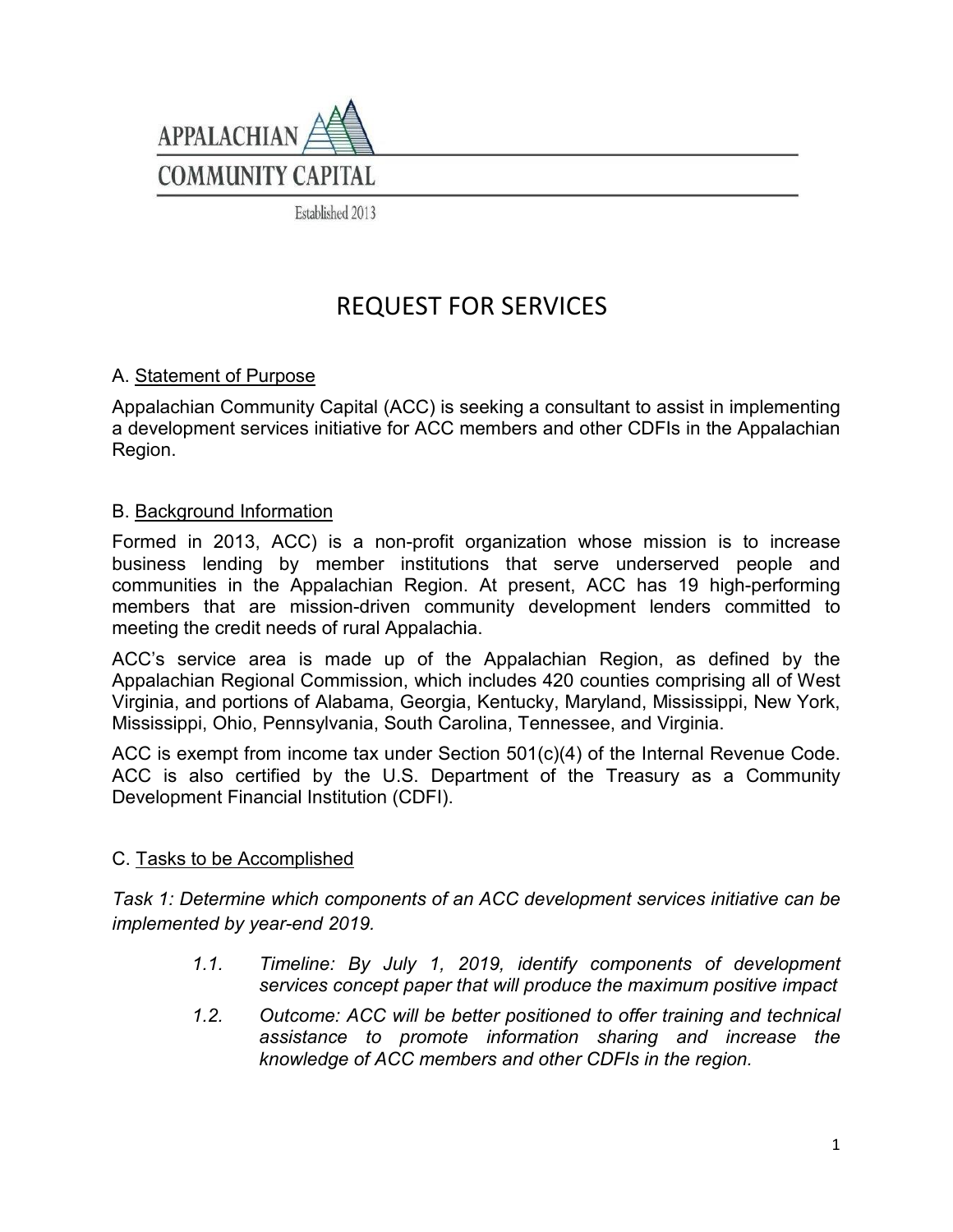*Task 2: Implement peer-to-peer exchange sessions for ACC members*

- *1.3. Timeline: Complete structure for peer-to-peer exchange sessions and schedule at least two sessions by year-end.*
- *1.4. Outcome: ACC will have a peer-to-peer structure that will address priorities of ACC members and that can be replicated beyond 2019.*

*Task 3: Solicit interest from ACC members and other CDFIs in the region in applying for scholarships and travel stipends to attend conferences targeted to the CDFI industry.*

- *1.5 Timeline: Prepare marketing materials for scholarship/travel stipend applications for at least 10 CDFI staff to attend three events during the 4th quarter of 2019. Examples include: ARC Summit, OFN Conference, and Richmond Federal Reserve forum. Coordinate registration, reimbursements, evaluations, and other tasks.*
- *1.6 Outcome: CDFI staff in organizations with resource constraints can share information, apply practical solutions to their day-to-day work and stay abreast of CDFI industry priorities.*

*Task 4: Begin building a resource library for ACC website.* 

- *1.7 Timeline: Assemble training materials and web links for posting on ACC's website during the first quarter of 2020.*
- *1.8 Outcome: Creation of an electronic library of topical subject matter that can be used as reference materials by ACC members and other CDFIs.*

## **Deliverables**

*.*

*All deliverables are due between July 1, 2019 and the end of the period of performance, December 31, 2019.*

## Contract Details

- Period of Performance July 1 December 31, 2019, with options for renewal.
- Payment, Incentives, and Penalties Maximum fee for project: \$30,00 \$40,000
- Contractual Terms and Conditions A template of the independent contract form used by ACC is attached.

#### How to Submit a Proposal

Please submit the following by June 28, 2019, to Donna Gambrell at [dgambrell@acc1.org.](mailto:dgambrell@acc1.org) Electronic versions welcome.